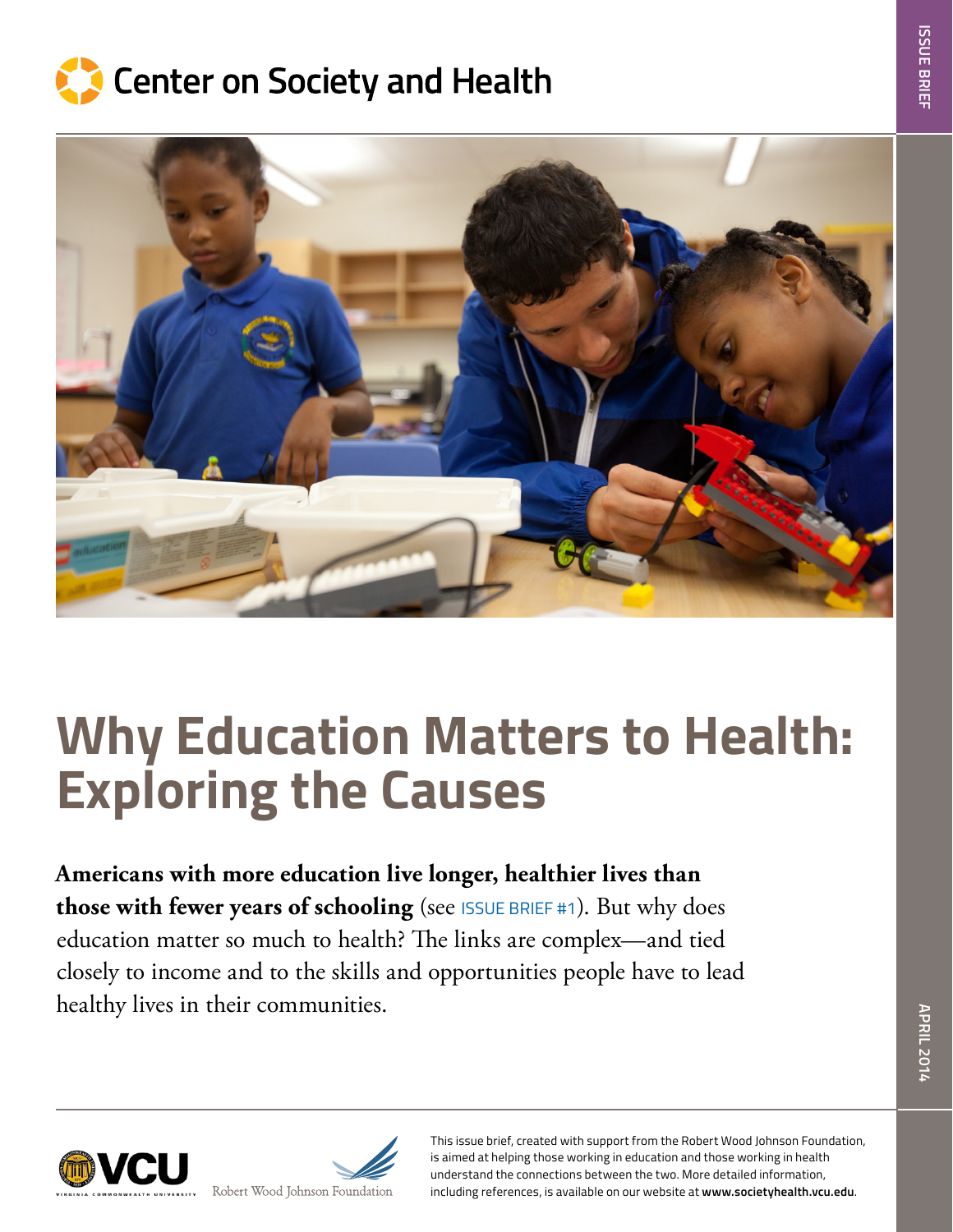**This issue brief provides an overview** of what research shows about the links between education and health alongside the perspectives of residents of a disadvantaged urban community in Richmond, Virginia. These community researchers, members of our [ENGAGING RICHMOND](go.vcu.edu/engagingrichmond) partnership, collaborate regularly with the Center on Society and Health's research and policy activities to help us more fully understand the "real life" connections between community life and health outcomes. Video interviews are also available [HERE.](http://youtu.be/V3rsdBBFAN8)

## **HOW ARE HEALTH AND EDUCATION LINKED? THERE ARE THREE MAIN CONNECTIONS:1**

- **1.** Education can create opportunities for better health
- **2.** Poor health can put educational attainment at risk (reverse causality)
- **3.** Conditions throughout people's lives—beginning in early childhood—can affect both health *and* education

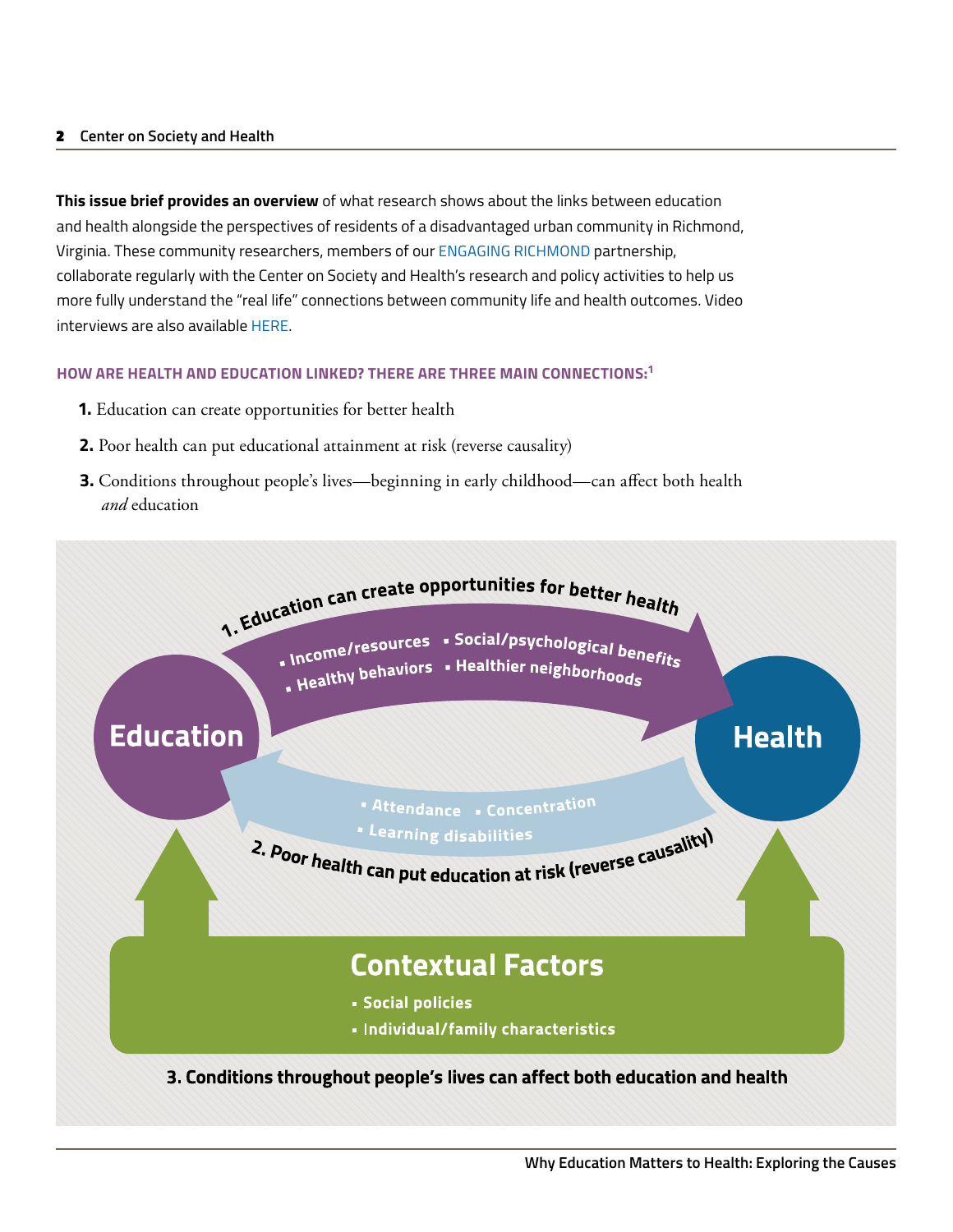## **1. The health benefits of education**

## **INCOME AND RESOURCES:**

**Better jobs:** In today's knowledge economy, an applicant with more education is more likely to be employed and land a job that provides health-promoting benefits such as health insurance, paid leave, and retirement.<sup>2</sup> Conversely, people with less education are more likely to work in high-risk occupations with few benefits.

**Higher earnings:** Income has a major effect on health and workers with more education tend to earn more money.<sup>3</sup> In 2012, the median wage for college graduates was more than twice that of high school dropouts and more than one-and-a-half times higher than that of high school graduates.4

**Resources for good health:** Families with higher incomes can more easily purchase healthy foods, have time to exercise regularly, and pay for health services and transportation. Conversely, the job insecurity, low wages, and lack of assets associated with less education can make individuals and families more vulnerable during hard times—which can lead to poor nutrition, unstable housing, and unmet medical needs.

**Being educated now means getting better employment, teaching our kids to be successful and just making a difference in, just in everyday life."** *– Brenda* 

**Definitely having a good education and a good paying job can relieve a lot of mental stress."** *– Chimere* 



Data from: Bureau of Labor Statistics, Current Population Survey. http://www.bls.gov/emp/ep\_chart\_001.htm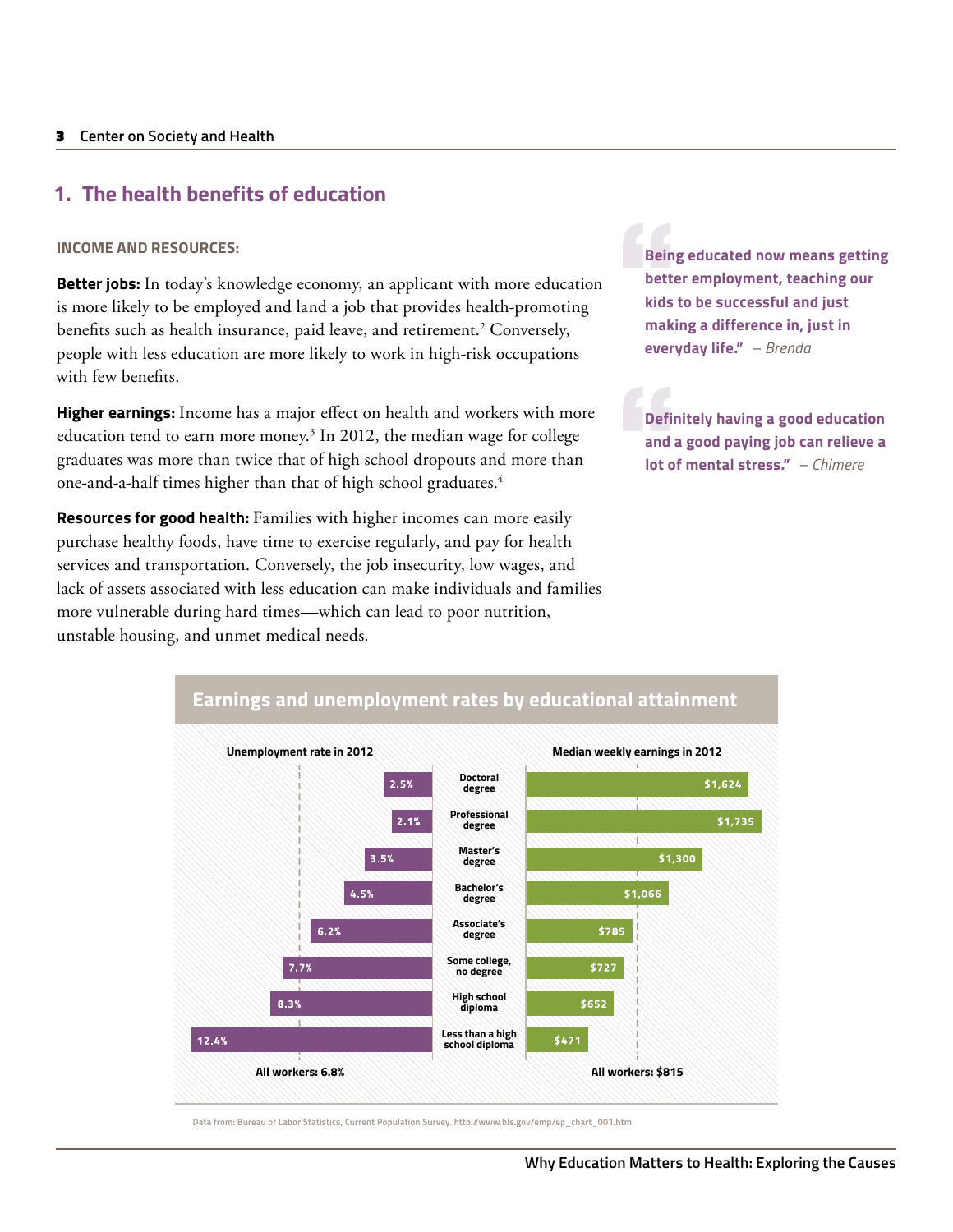## **SOCIAL AND PSYCHOLOGICAL BENEFITS:**

**Reduced stress:** People with more education—and thus higher incomes are often spared the health-harming stresses that accompany prolonged social and economic hardship. Those with less education often have fewer resources (e.g., social support, sense of control over life, and high self-esteem) to buffer the effects of stress.

**Social and psychological skills:** Education in school and other learning opportunities outside the classroom build skills and foster traits that are important throughout life and may be important to health, such as conscientiousness, perseverance, a sense of personal control, flexibility, the capacity for negotiation, and the ability to form relationships and establish social networks. These skills can help with a variety of life's challenges—from work to family life—and with managing one's health and navigating the health care system.

**Social networks:** Educated adults tend to have larger social networks and these connections bring access to financial, psychological, and emotional resources that may help reduce hardship and stress and improve health.<sup>5</sup>

**So through school, we learn how to socially engage with other classmates. We learn how to engage with our teachers. How we speak to others and how we allow that to grow as we get older allows us to learn how to ask those questions when we're working within the health care system, when we're working with our doctor to understand what is going on with us."** *– Chanel*

## **HEALTH BEHAVIORS:**

**Knowledge and skills:** In addition to being prepared for better jobs, people with more education are more likely to learn about healthy behaviors. Educated patients may be more able to understand their health needs, follow instructions, advocate for themselves and their families, and communicate effectively with health providers.<sup>6</sup>

#### **HEALTHIER NEIGHBORHOODS:**

Lower incomes and fewer resources mean that people with less education are more likely to live in low-income neighborhoods that lack the resources for good health. These neighborhoods are often economically marginalized and segregated and have more risk factors for poor health such as:

- **Less access to supermarkets** or other sources of healthy food and an oversupply of fast food restaurants and outlets that promote unhealthy foods.7
- **Less green space,** such as sidewalks and parks to encourage outdoor physical activity and walking or cycling to work or school.

# **What about individual characteristics?**

Characteristics of individuals and families are important in the relationship between education and health. Race, gender, age, disability, and other personal characteristics often affect educational opportunities and success in school. (See [ISSUE BRIEF #1](http://societyhealth.vcu.edu/DownFile.ashx?fileid=1739))

Discrimination and racism have multiple links to education and health. Racial segregation reduces educational and job opportunities<sup>8</sup> and is associated with worse health outcomes<sup>9,10</sup>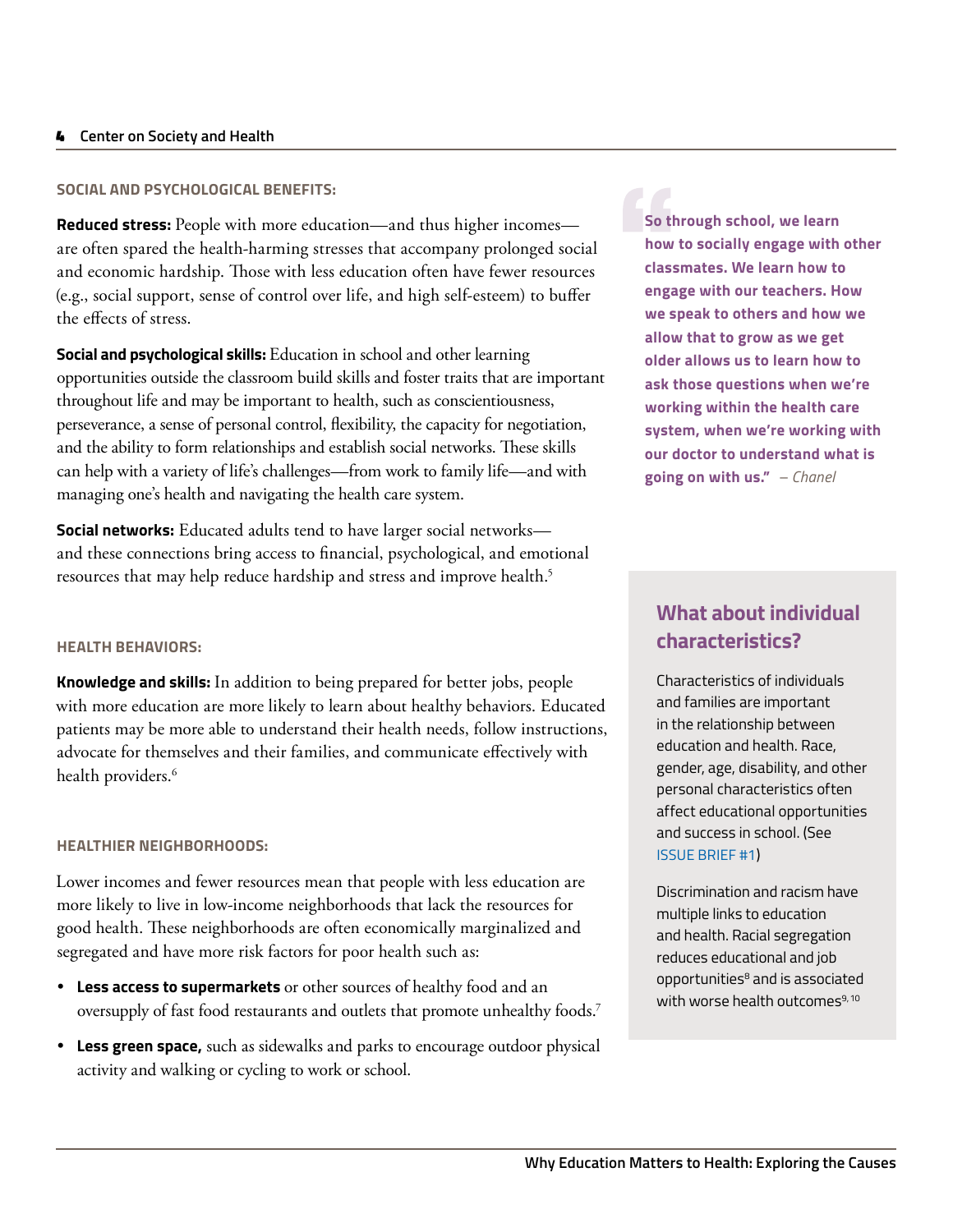- Rural and low-income areas, which are more populated by people with less education, often suffer from **shortages of primary care physicians** and other health care providers and facilities.
- **Higher crime rates,** exposing residents to greater risk of trauma and deaths from violence and the stress of living in unsafe neighborhoods. People with less education, particularly males, are more likely to be incarcerated, which carries its own public health risks.
- **Fewer high-quality schools,** often because public schools are poorly resourced by low property taxes. Low-resourced schools have greater difficulty offering attractive teacher salaries or properly maintaining buildings and supplies.
- **Fewer jobs,** which can exacerbate the economic hardship and poor health that is common for people with less education.
- **Higher levels of toxins,** such as air and water pollution, hazardous waste, pesticides, and industrial chemicals.<sup>11</sup>
- **Less effective political influence** to advocate for community needs, resulting in a persistent cycle of disadvantage.

**Poor neighborhoods oftentimes lead to poor schools. Poor schools lead to poor education. Poor education oftentimes leads to poor work. Poor work puts you right back into the poor neighborhood. It's a vicious cycle that happens in communities, especially inner cities."** *– Albert* 

**If the best thing that you see in the neighborhood is a drug dealer, then that becomes your goal. If the best thing you see in your neighborhood is working a 9 to 5, then that becomes your goal. But if you see the doctors and the lawyers, if you see the teachers and the professors, then that becomes your goal."** *– Marco*

**Being able to advocate and ask for what you want, helps to facilitate a healthier lifestyle. … If it's needing your community to have green spaces, have a park, a playground, have better trails within the community, advocating for that will help."** *– Chanel*

# **What about social policy?**

Social policy—decisions about jobs, the economy, education reform, etc.—is an important driver of educational outcomes AND affects all of the factors described in this brief. For example, underperforming schools and discrimination affect not only educational outcomes but also economic success, the social environment, personal behaviors, and access to quality health care. Social policy affects the education system itself but, in addition, individuals with low educational attainment and fewer resources are more vulnerable to social policy decisions that affect access to health care, eligibility for aid, and support services.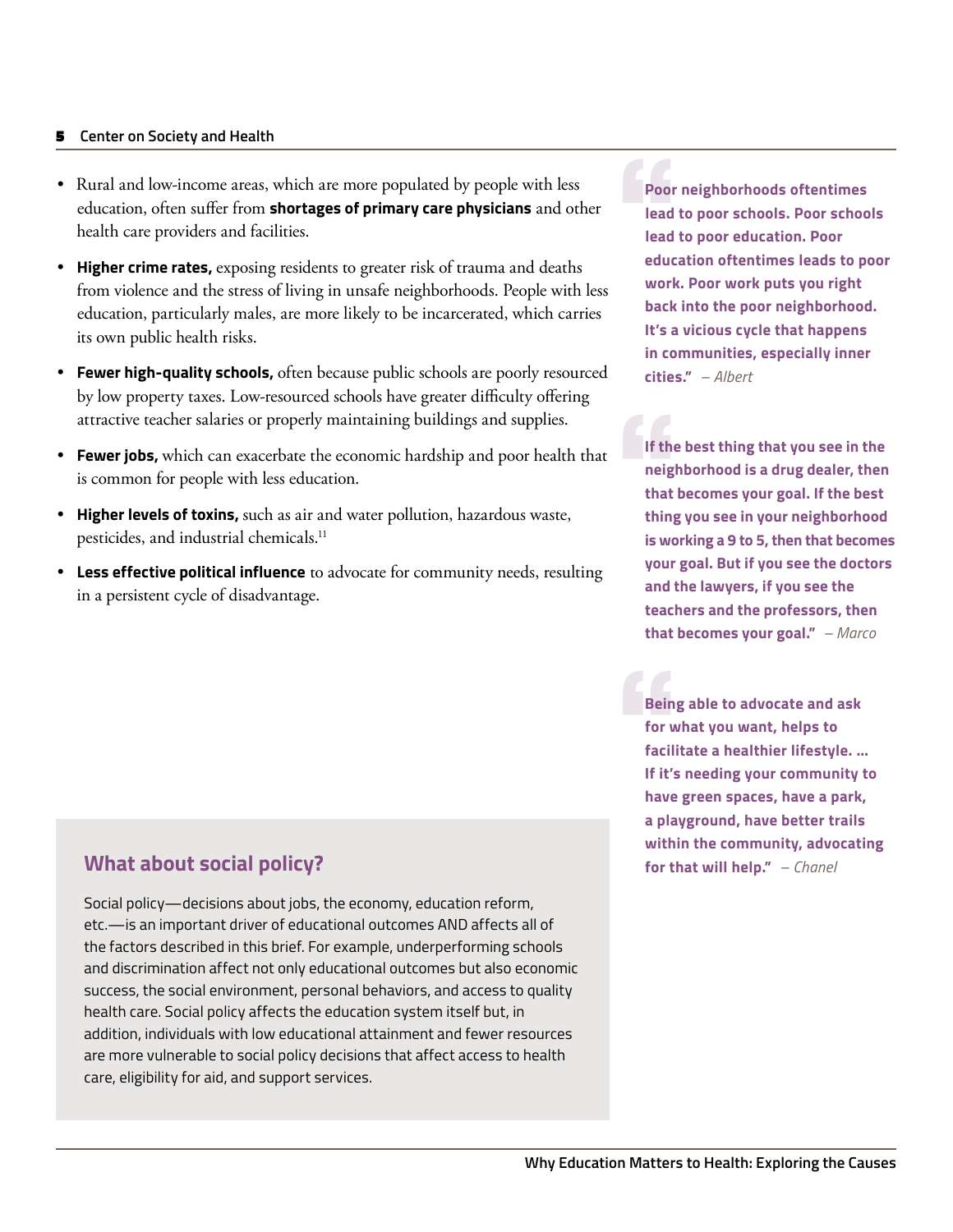# **2. Poor health that affects education (reverse causality)**

The relationship between education and health is never a simple one. Poor health not only results *from* lower educational attainment, it can also *cause* educational setbacks and interfere with schooling.

For example, children with asthma and other chronic illnesses may experience recurrent absences and difficulty concentrating in class.12 Disabilities can also affect school performance due to difficulties with vision, hearing, attention, behavior, absenteeism, or cognitive skills.

**Things that happen in the home can definitely affect a child being able to even concentrate in the classroom. ... If you're hungry, you can't learn with your belly growling. … If you're worried about your mom being safe while you're at school, you're not going to be able to pay attention."** *– Chimere*

## **How important are years of school?**

Research has focused on the number of years of school students complete, largely because there are fewer data available on other aspects of education that are also important. It's not just the diploma: education is important in building knowledge and developing literacy, thinking and problem-solving skills, and character traits. Our community research team noted that early childhood education and youth development are also important to the relationship between education and health.

**"The connection that I will say between education and health would be a healthy mind produces a healthy person. A motivated mind produces a motivated person. A curious mind produces a curious person. When you have those things it drives you to want to know more, to want to have more, to want to inquire more. And when you want more, you will get more. You know where the mind goes the person follows… and that includes health."** *– Marco*

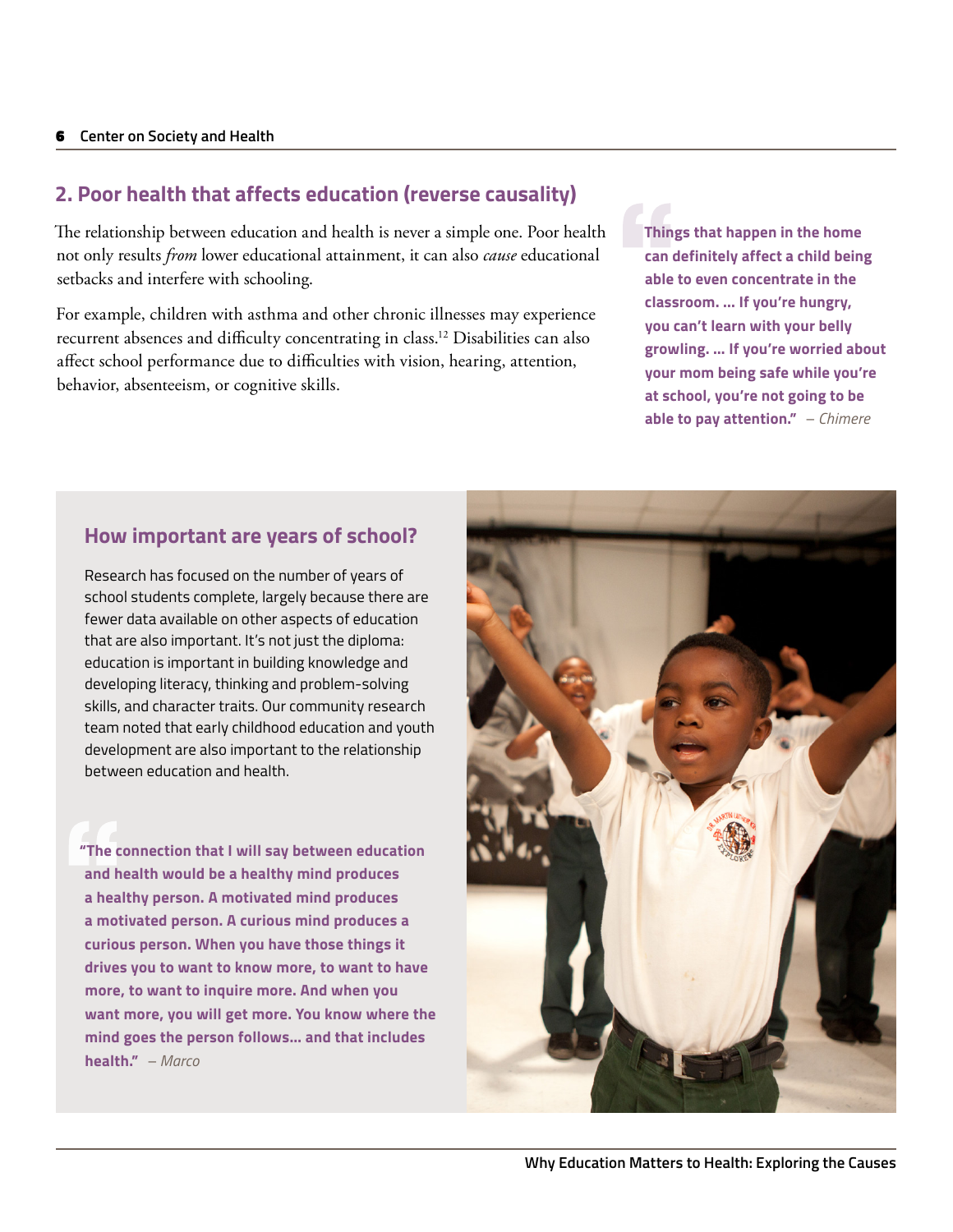# **3. Conditions throughout the life course—beginning in early childhood that affect both health and education**

A third way that education can be linked to health is by exposure to conditions, beginning in early childhood, which can affect both education and health. Throughout life, conditions at home, socioeconomic status, and other contextual factors can create stress, cause illness, and deprive individuals and families of resources for success in school, the workplace, and healthy living.

A growing body of research suggests that chronic exposure of infants and toddlers to stressors—what experts call "adverse childhood experiences"—can affect brain development and disturb the child's endocrine and immune systems, causing biological changes that increase the risk of heart disease and other conditions later in life.<sup>13</sup> For example:

- The adverse effects of stress on the developing brain and on behavior can affect performance in school and explain setbacks in education. Thus, the correlation between lower educational attainment and illness that is later observed among adults may have as much to do with the seeds of illness and disability that are planted before children ever reach school age as with education itself.
- Children exposed to stress may also be drawn to unhealthy behaviors—such as smoking or unhealthy eating—during adolescence, the age when adult habits are often first established.<sup>14</sup>



Adapted from Felitti et al., 1998 and Whitfield CL at http://www.cbwhit.com/ACEstudy.htm.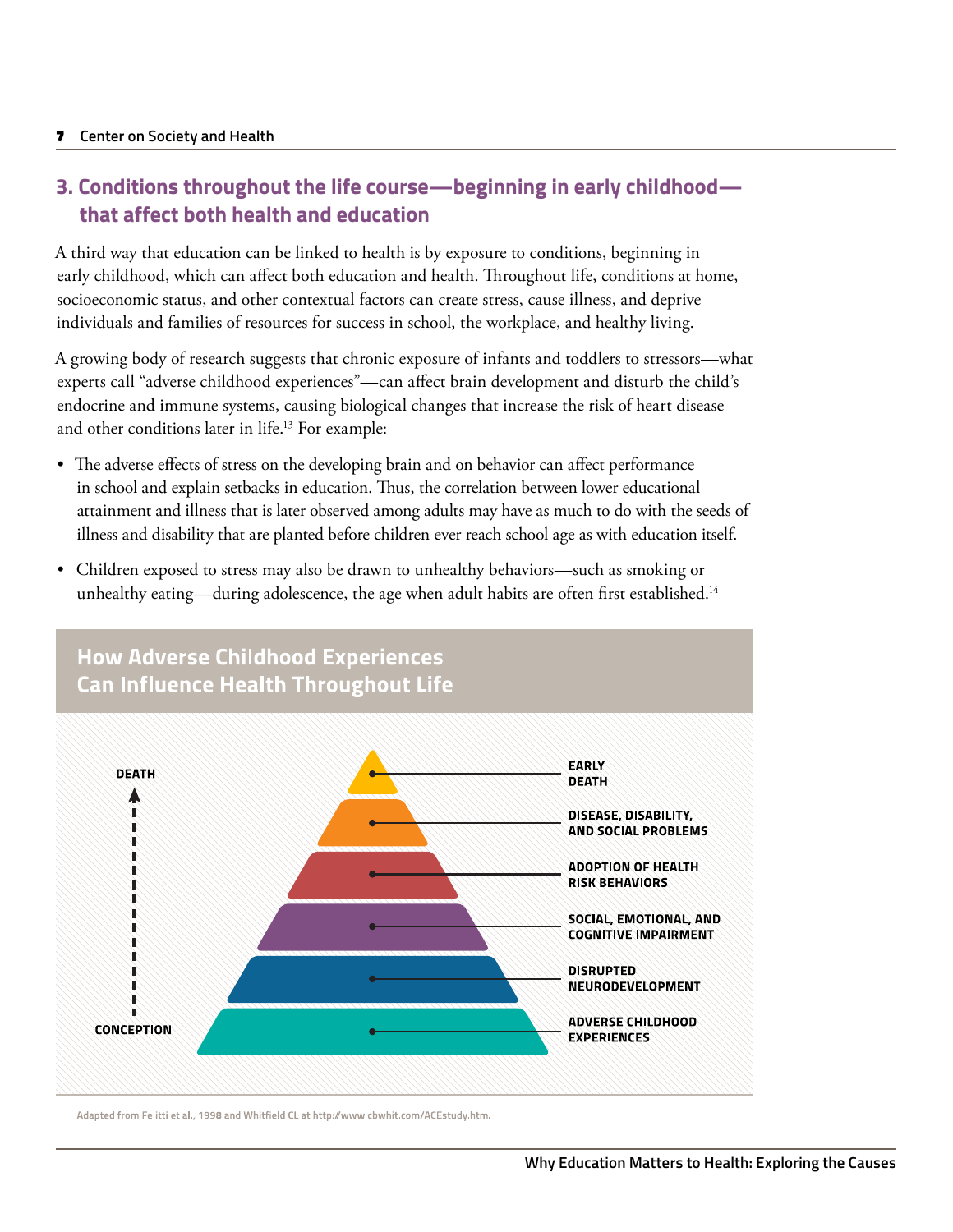## **How does education impact health in your community?**

The Center on Society and Health worked with members of Engaging Richmond, a community-academic partnership that included residents of the East End, a disadvantaged neighborhood of Richmond, Virginia. This inquiry into the links between education and health was a pilot study to learn how residents could add to our understanding of this complex issue using the lens of their own experiences.

What does your community have to say about the links between education and health—or other health disparities? Learn more about community research partnerships and community engagement:

**Principles of Community Engagement, 2nd Edition**  http://www.atsdr.cdc.gov/communityengagement/pdf/PCE\_ Report\_508\_FINAL.pdf

**Community Campus Partnerships for Health**  <https://depts.washington.edu/ccph/>

**Community Engaged Scholarship Toolkit**  http://ccph.memberclicks.net/ces-toolkit

**AHRQ—The Role of Community-Based Participatory Research**  <http://archive.ahrq.gov/research/cbprrole.htm>

**CSH's Community University Partnership**  http://www.go.vcu.edu/engagingrichmond

## **References**

- 1. Cutler D, Lleras-Muney A. *Education and health: Evaluating theories and evidence*." Schoeni RF, et al. eds. In: *Making Americans Healthier: Social and Economic Policy as Health Policy*. New York: Russell Sage Foundation, 2008.
- 2. Baum S, Ma J, Payea K. *Education Pays 2013: The Benefits of Higher Education for Individuals and Society.* College Board, 2013.
- 3. Ibid.
- 4. Current Population Survey, U.S. Department of Labor, U.S. Bureau of Labor Statistics. Accessed 4/9/14 at [http://www.bls.](http://www.bls.gov/emp/ep_table_001.htm) [gov/emp/ep\\_table\\_001.htm](http://www.bls.gov/emp/ep_table_001.htm).
- 5. Ross CE, Mirowsky J. Refining the association between education and health. *Demography* 1999;36:445-460.
- 6. Goldman DP, Smith JP. Can patient self-management help explain the SES health gradient?; *Proc Nat Acad Sci*  2002;10929–10934.
- 7. Ver Ploeg M, et al. *Access to Affordable and Nutritious Food—Measuring and Understanding Food Deserts and Their Consequences: Report to Congress.* Washington, DC: U.S. Department of Agriculture, 2009.
- 8. Williams DR, Mohammed SA. Discrimination and racial disparities in health: Evidence and needed research. *J Behav Med* 2009;32(1), 20–47.
- 9. White K, Borrell LN. Racial/ethnic residential segregation: Framing the context of health risk and health disparities. *Health Place* 2011;18: 438-48.
- 10. Smedley BD et al., eds. *Unequal Treatment: Confronting Racial and Ethnic Disparities in Health Care.* Washington, DC: The National Academies Press, 2003.
- 11. Brulle RJ, Pellow DN. Environmental justice: human health and environmental inequalities. *Annu Rev Public Health*  2006;27:103-24.
- 12. Basch CE. *Healthier Students Are Better Learners: A Missing Link in School Reforms to Close the Achievement Gap.* New York: Columbia University, 2010.
- 13. Felitti VJ, et al. Relationship of childhood abuse and household dysfunction to many of the leading causes of death in adults. The Adverse Childhood Experiences (ACE) Study. *Am J Prev Med* 1998;14:245-58.
- 14. Conti G, Heckman JJ. Understanding the early origins of the education-health gradient. *Perspect Psychol Sci* 2010;5:585-605